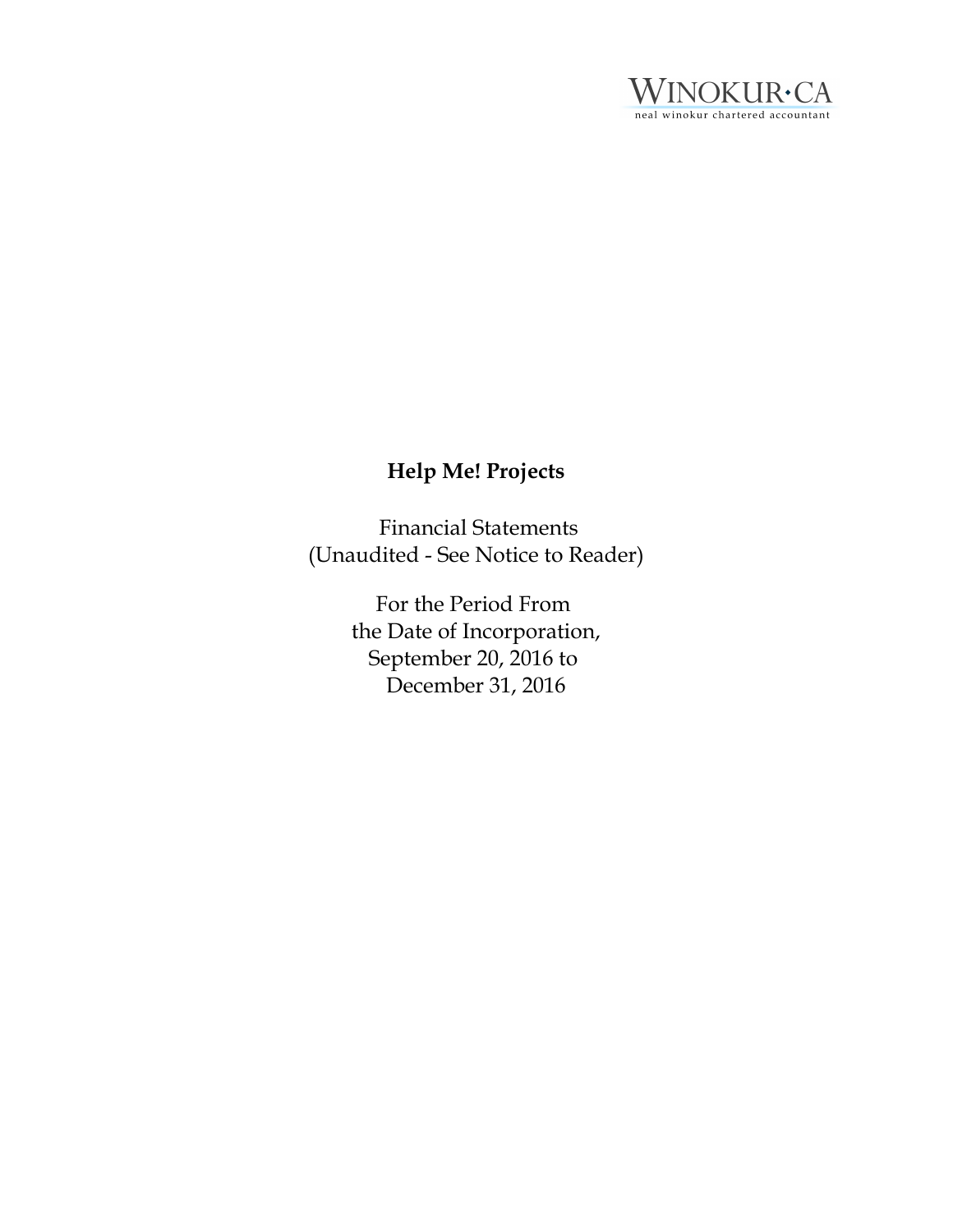

Notice to Reader

To the management of **Help Me! Projects**:

On the basis of information provided by management, I have compiled the statement of financial position of **Help Me! Projects** as at **December 31, 2016**, and the statements of operations and net assets for the year then ended.

I have not performed an audit or a review engagement in respect of these financial statements and, accordingly, I express no assurance thereon.

Readers are cautioned that these statements may not be appropriate for their purposes.

Neal Winokur, CPA, CA

March 26, 2017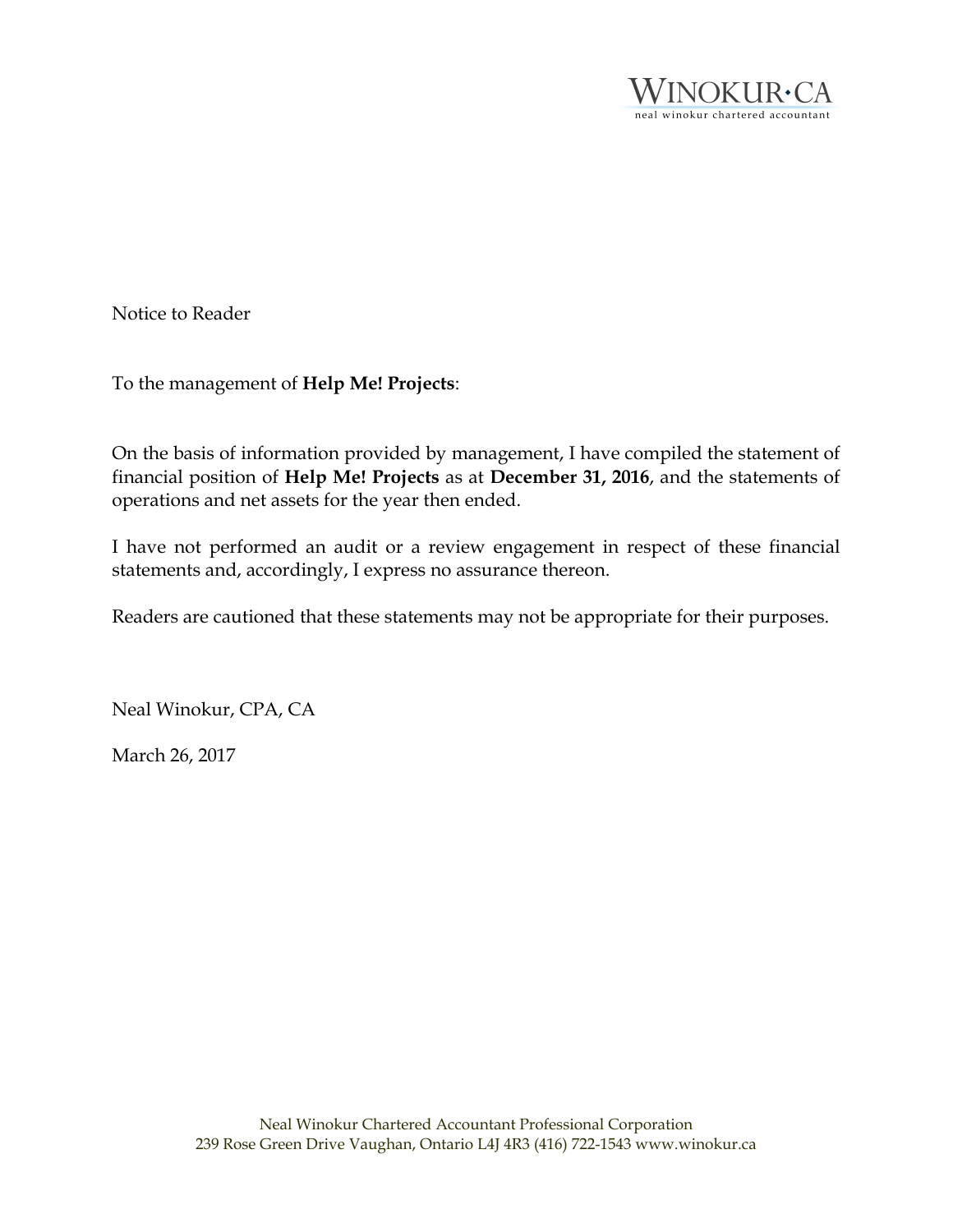

## **Help Me! Projects**

## **Statement of Financial Position**

(Unaudited - See Notice to Reader)

## **As at December 31**

|                                   |                | 2016          |
|-----------------------------------|----------------|---------------|
| <b>Assets</b>                     |                |               |
| Cash                              | $\mathfrak{L}$ | 14,566        |
| <b>Liabilities and Net Assets</b> |                |               |
| Accrued liabilities<br>Net Assets | \$             | 600<br>13,966 |
|                                   | \$             | 14,566        |

Approved on behalf of the board